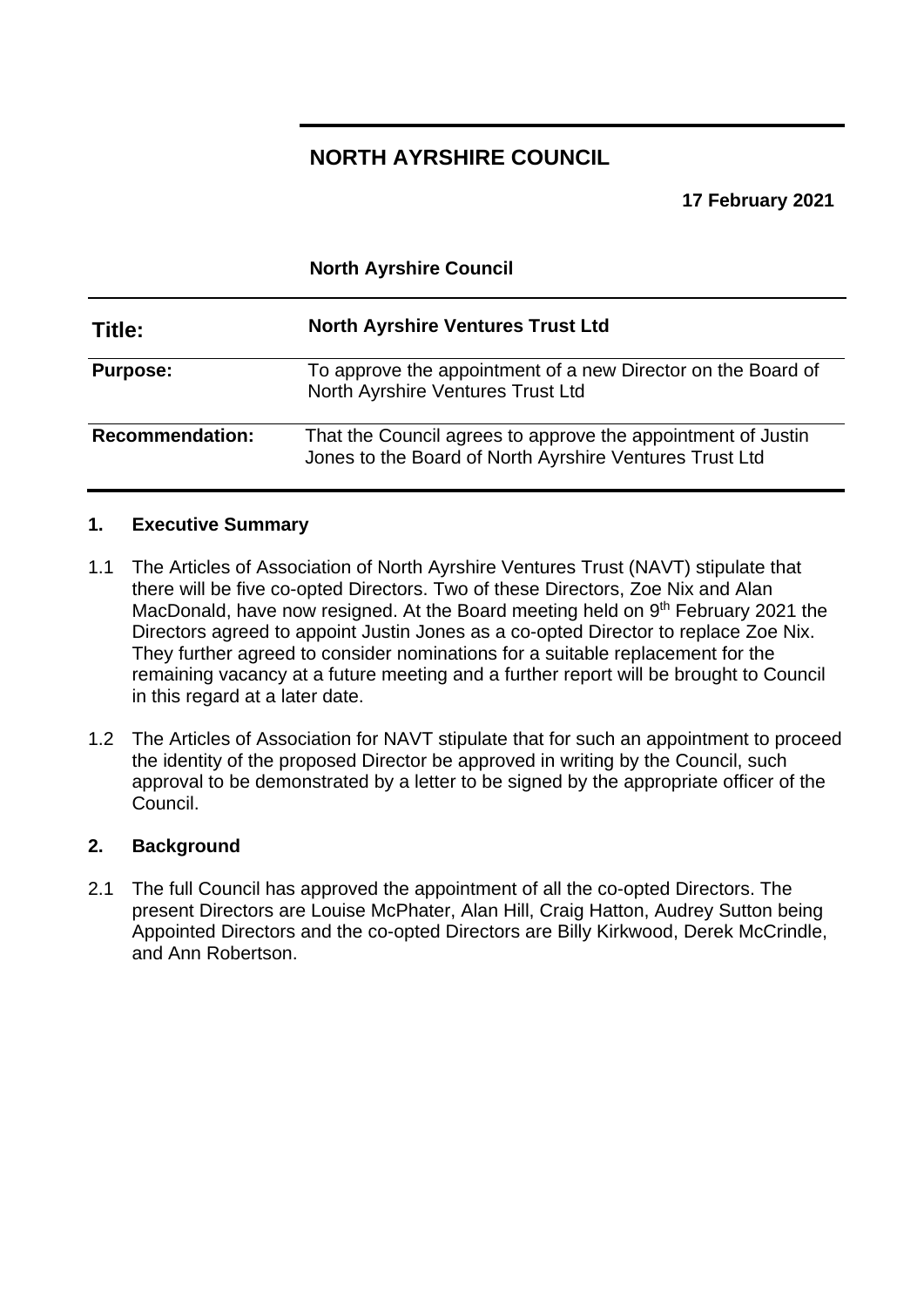## **3. Proposals**

3.1 The Board has agreed to appoint Justin Jones as co-opted Director. He attends a local secondary school and has been actively involved in youth work across North Ayrshire for many years. He is currently the chairperson of Irvine Youth Forum and sits on the North Ayrshire Youth Council Executive Committee. He has played an active part in various initiatives including food poverty, inequality and insecurity. He is part of the North Ayrshire Cost of the School Day Working Group and the North Ayrshire Youth Participatory Budgeting Steering Group. On a national level, he is part of the Young People's Guarantee Panel, set up by the Scottish Government and has played an active part in engaging with young people as part of the consultation process for the Bill on the United Nations Convention on the Rights of the Child.

His appointment will benefit NAVT from the perspective of having a young person on the Board and from the broader reach the Trust will develop through his advocacy and promotion. He has agreed to accept the appointment.

3.2 The Council is, therefore, invited to approve the proposed appointment in order that NAVT can comply with its Articles of Association and to authorise the Head of Democratic Services to write to the Board of Directors of NAVT confirming the Council's approval.

### **4. Implications/Socio-economic Duty**

### **Financial**

4.1 None arising from this report.

### **Human Resources**

4.2 None arising from this report.

### **Legal**

4.3 The approval of the Council is required so that the Board of Directors of NAVT can legally comply with their Articles of Association.

### **Equality/Socio-economic**

4.4 The appointment promotes the importance of young people in our communities and the benefits and contributions that they bring.

### **Environmental and Sustainability**

4.5 None arising from this report.

### **Key Priorities**

4.6 None arising from this report.